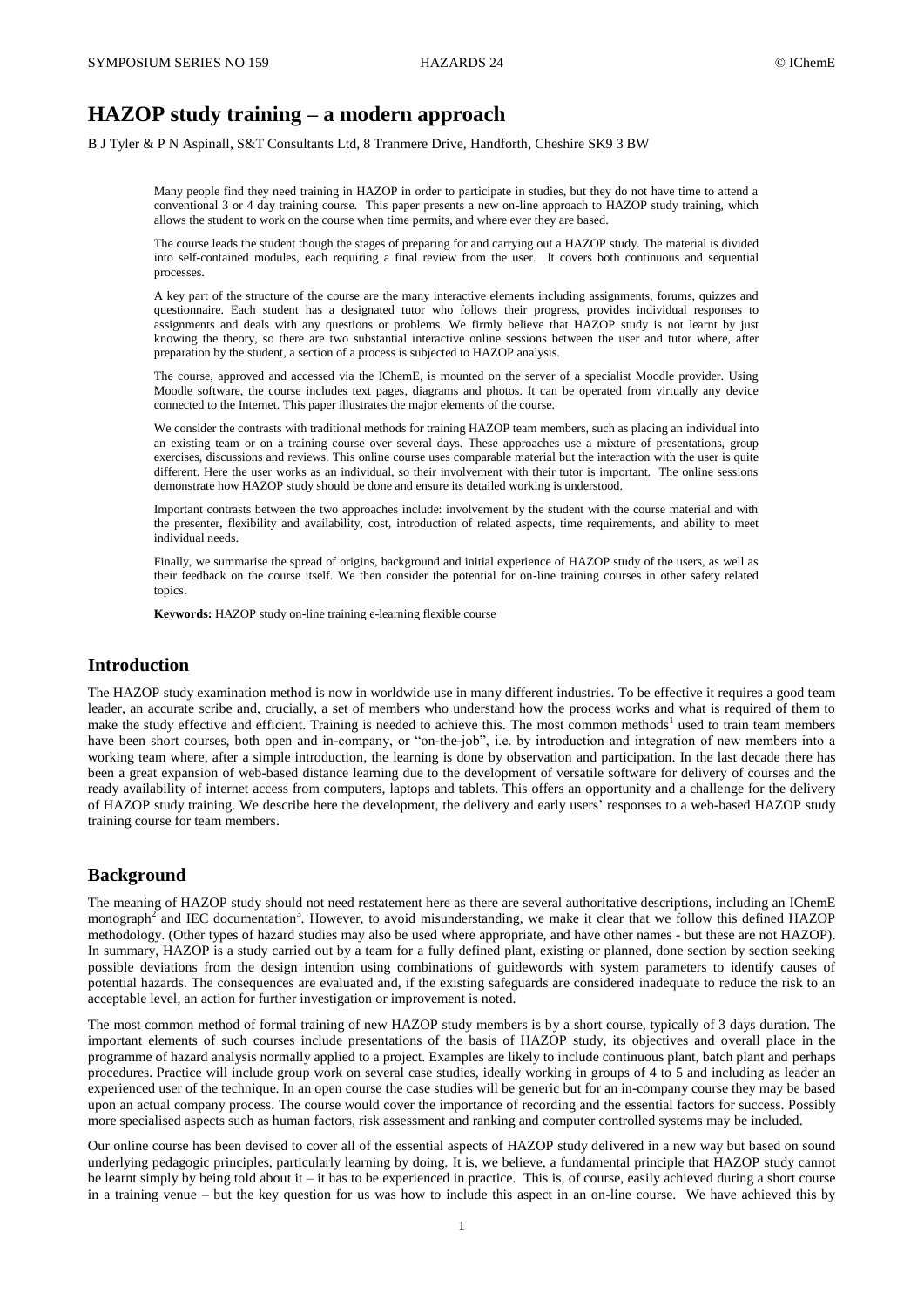allocating a course tutor to each student who responds to the student's various assignments and participates in two on-line practical tutorial sessions actually carrying out a HAZOP workshop.

#### **Delivery and access**

Reliable and versatile software, mounted on a secure, readily available platform is an essential requirement for any web-based course. The format of the chosen software and the functions provided have a significant effect on the style and appearance of the course. Our course is presented in the Moodle software system, an open-source Virtual Learning Environment (VLE), available since 2002. It is in use worldwide with, to date, over 7 million courses and 75 million users. A major user is the Open University with over 6000 courses and 200 000 users. Our course is mounted on servers operated by an approved Moodle partner company, ensuring a high level of availability, with access possible from any internet connected computer, laptop, tablet or even a smart phone. It can be accessed through both Microsoft and Apple operating systems.

Features available in the standard Moodle package include

- content pages where the main material is displayed,
- assignments work that is submitted online and which a tutor can grade and comment upon,
- discussion forums where users can comment on a topic and see, and respond to, entries from other users,
- quizzes
- problems where the route through is determined by the user's responses,
- Wikis where each user can enter ideas and see what other users have done,
- videos,
- glossaries,
- books sets of related pages,
- instant messaging, a calendar and space for personal use.

In addition many "plugins" have been created by course users. These, if approved by Moodle, are made available for general use allowing the creation of individual versions of the software. All of the standard features are used in our course with the addition of a special "easy print" button and an evaluation questionnaire. The individual pages, including text, drawings, P&IDs and links to related files and other internet resources, are created using commercial web-page editing software.

Users are registered individually, given a personal username and password and allocated to a tutor group; they may then access the course as and when they wish. There is a short introductory section about the objectives and format of the course. Tutors are alerted by email whenever a user in their group submits work that requires review. In the introductory section there is a short description of Moodle and course navigation. Other optional sections are a short history of HAZOP study and a glossary giving definitions of frequently used terms and acronyms; any user may suggest additions to this.

The login page<sup>4</sup> of the course - which may be viewed by anyone with internet access  $-$  also offers guest access to the first module of the course to give a "taster" of the full course.

# **Course details**

The material is presented in a series of 8 modules, the longest taking about 3 hours. The shorter modules can be completed in a single session although they may be paused at any time. Each module ends with an assignment where, in addition to an opportunity for general comment, there are several specific questions which ask the user to reflect on the content and key messages from the module, including its application and relevance to their own work. This reinforces the learning points as well as encouraging thought about its application. The tutor normally responds to each assignment.

The initial page of each module, as illustrated in Fig 1, summarises the content, defines the learning objectives, may give reference to useful texts and indicates the estimated time and required resources. Figure 1 also shows the navigation methods around the site. The top bar shows the present location within the site and allows the path to be retraced; the left hand section shows the available modules, any one of which could be accessed next allowing the user easy and quick access to all parts of the course.

Figure 2 shows another page from Module 1, the diagram illustrating the elements of HAZOP study. It sets out the main sequence for HAZOP study and the text shows one of the indicating markers – Read, Reflect, Web search, Task, Write – that are used throughout to indicate a required activity. Alongside the "Intention" box there is a smaller text box, brought up by clicking on "Intention", giving the purpose of that step. The user can download a copy of the page including all the definition boxes, by using the bottom link to a pdf file. Figure 3 gives examples of the use of diagrammatic material within the course.

The structure of the course, the aims of each module, the interactive elements offered to the users and the estimated times are shown in Table 1. The material covers the theory and practice of HAZOP study and provides a graduated introduction to its use. The initial examples are of simple, everyday problems where the description and design are straightforward so that the user can concentrate on the HAZOP methodology. In the early examples users contribute their own suggestions for choice of nodes, definition of the design intention and the selection of appropriate guidewords and parameters. After each step either a recommended version is provided or a tutor's response given. In the forums a user, after posting a suggestion, can see both our recommendation as well as the input from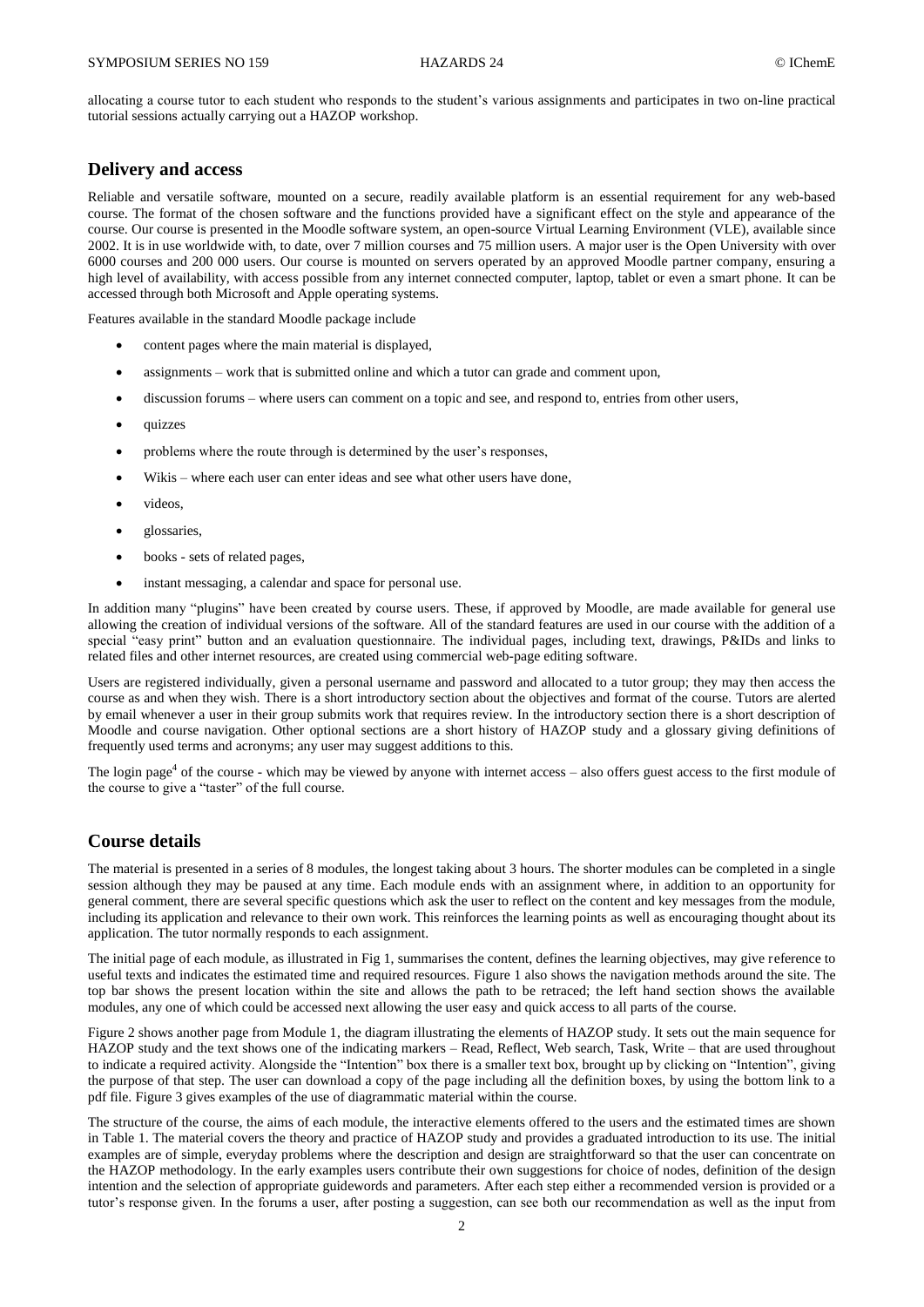other users. Comments may be posted to these forums by any authorised user. The merits of this approach over a conventional training course are that every user is asked to respond at every stage and gets quick feedback from a tutor, another user, or both. It is also possible for a dialogue to develop where the user has further queries.

The wiki in Module 3 is another instance where user input is shared. In this exercise users are asked to complete a line of HAZOP analysis for the given problem, starting from a deviation and going through cause, consequence, safeguards to action. They see, and add to, the lines put up by earlier users. Another optional forum is on Ground Rules for HAZOP study teams. This is set up with a simple definition of its aim and an invitation to any user to read, comment upon or add to the existing suggestions. Thus, overall, there is considerable sharing of experience between different users, despite not being physically present.

| Module                      | Contents                                                                                    | Interactive elements                                              | Time           |
|-----------------------------|---------------------------------------------------------------------------------------------|-------------------------------------------------------------------|----------------|
|                             | Overview of HAZOP method. Outline of course.                                                | <b>HAZOP</b> flowchart<br>Assignment                              | (hrs)<br>0.5   |
| $\mathcal{D}_{\mathcal{L}}$ | Over view of hazard identification methods and risk assessment.<br>Place of HAZOP study     | 2 assignments<br>3 forums                                         |                |
| 3                           | Explanation of stages in HAZOP study with examples and<br>exercises                         | $Quiz + 3$ exercises.<br>Wiki                                     | $\overline{c}$ |
| 4                           | Preparing for a study. Selecting nodes. Team composition.<br>Recording.                     | 2 exercises.<br>Assignment                                        | $\overline{c}$ |
| 5                           | Case study – continuous process. Planning and preparation.<br>Interactive analysis session. | Forum - preparation work<br>Videoconference session<br>Assignment | 3              |
| 6                           | Making decisions in HAZOP study. How teams work. Simple<br>semi-quantitative approaches     | Structured exercises<br>Assignment                                | $\mathfrak{D}$ |
| 7                           | Case study – batch process. Planning and preparation. Interactive<br>analysis session.      | Forum – preparation work<br>Videoconference session<br>Assignment | 3              |
| 8                           | Conclusions and reflections                                                                 | Assignment<br>Evaluation                                          | 0.5            |

Although it recommended that the modules are taken sequentially this is not an essential condition. Thus the batch case study could be done before the continuous example; module 6 could be covered earlier in the course or sections of it omitted by a user who is well informed on quantitative risk assessment. Our estimate of the time required if all modules are done is about 14 hours, roughly the contact time of a 2 day course.

Extremely important to the course are the two case studies, one continuous and one batch. These are similar to the case studies developed and used in many of our public and in-company courses. The user is given the information in stages and asked at each point to do appropriate preparation work for a study. In the continuous example a description of the plant and process and a P&ID are given and the user is asked to suggest a suitable node, write a design intention and identify the parameters that will be used in the analysis. This work is then reviewed by the tutor and an agreed version reached for use in the analysis session. Fig 4 shows the section page setting out the work required. Then, through the computer-based videoconferencing software provided by the IChemE, the student carries out a HAZOP analysis of the node with the tutor acting as mentor and facilitator. The P&ID, the process description and any of the other preparative materials are seen simultaneously on both computers. The tutor acts also as a scribe and as the analysis takes place the record is built up within a spreadsheet. This provides a final record for the student to compare with the standard example report issued after the meeting. Within the meeting, which may last from 60 to 90 minutes, the principles of HAZOP analysis can be demonstrated and explained and practice given in the use of the main guidewords. These sessions, being one-to-one, are intensive but very productive.

Every module includes at least one assignment where questions are posed to the user and a reply is sought, and each module ends with an assignment. This is an important learning tool in the course. It provides an opportunity for questions from the student about the material covered, perhaps seeking further explanation or an expansion. It also poses questions that require reflection about the content module and the possible applications in the user's field. This gives a very personal involvement that is difficult to include for everyone in a course attended by 12 or more students.

Another important feature of this web based course, which replicates and extends the individual queries that may be raised at an attended course, is the provision of links to other material stored on the course server as well as many links to external material. The use of these is optional to users. If they are of interest then an immediate follow-up is very easy. We believe this encourages users to pursue areas of particular interest to them and, we hope, encourages them to research the method and related areas in more depth. Occasionally it is suggested that a web search is done to look at alternative approaches or to get more details. Table 2 gives some examples of these links.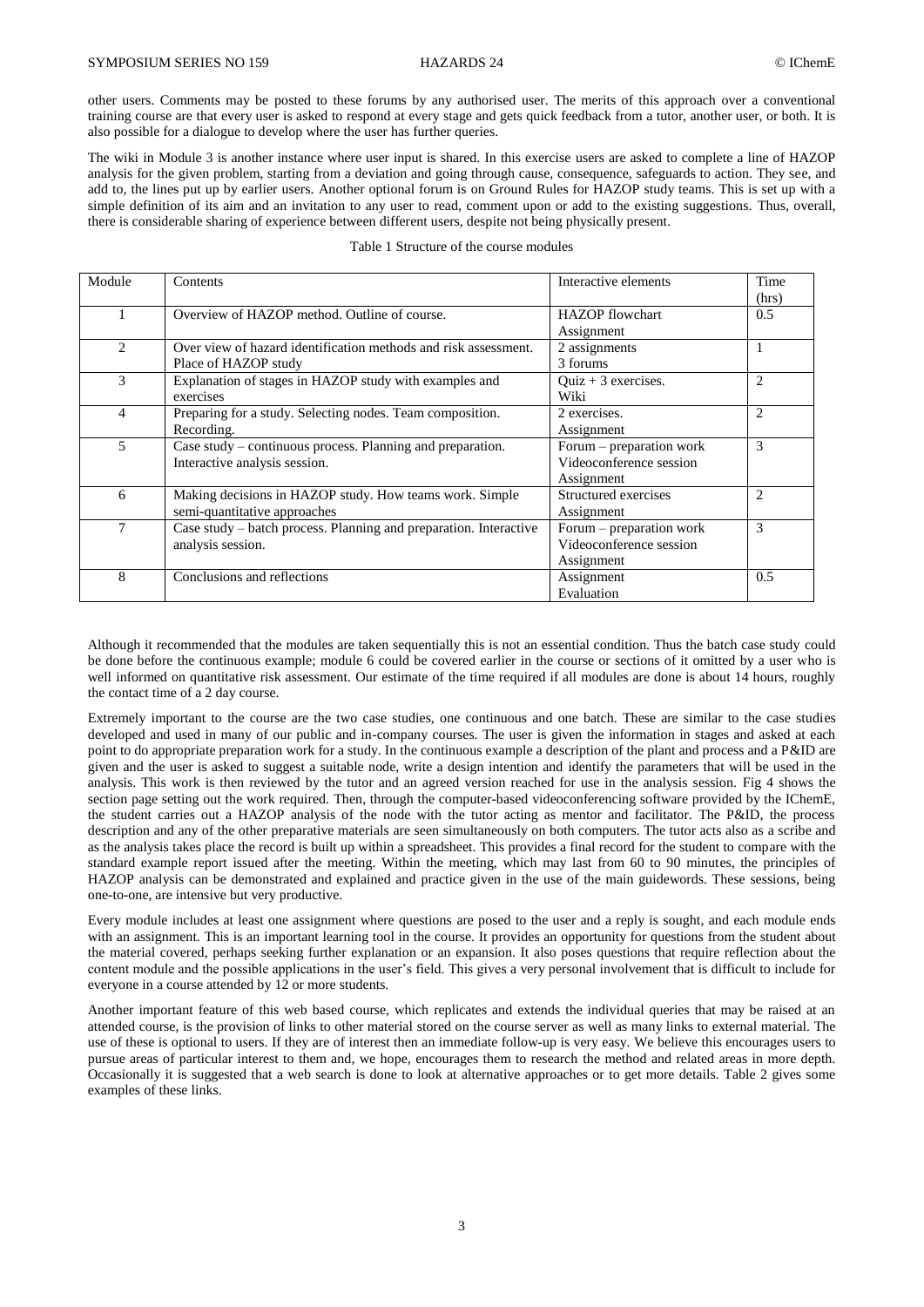| Section and link                                            | Purpose                                                              |  |
|-------------------------------------------------------------|----------------------------------------------------------------------|--|
| 2.2 HSE page on Health & Safety statistics                  | A starting point for the forum task of identifying one's personal    |  |
|                                                             | greatest risk                                                        |  |
| 2.2 Item from Ben Goldacre's Guardian column                | An amusing look at individual reaction to risk                       |  |
|                                                             |                                                                      |  |
| 2.3 HSE page on Risk Management                             | To encourage users to become familiar with the HSE approach.         |  |
| 2.3. Hazard analysis link, firstly to a note about the late | To credit Trevor for his memorable summaries and to show the wealth  |  |
| Trevor Kletz and then to the IChemE website publications    | of further information available through the IChemE                  |  |
| page                                                        |                                                                      |  |
| 3.2 R2P2 – Reducing risks, protecting people                | An explanation of R2P2 and then a link to the HSE page that provides |  |
|                                                             | a pdf download of this publication                                   |  |
| 4 Process Hazard Analysis                                   | Further details of PHA and explanation of its place in American      |  |
|                                                             | legislation.                                                         |  |

Table 2 Some examples of links, both internal and external, from Module 2

# **Pros and Cons of the different approaches**

There are many parallels between this web based course and a conventional short training course but also some important differences. Table 3 sets out and compares the main features and capabilities of the two approaches

Table 3 A comparison of the web-based course with an attended short training course

| Aspect                          | Web based course                                                                                                                              | Short training course                                                                                                                                                                    |
|---------------------------------|-----------------------------------------------------------------------------------------------------------------------------------------------|------------------------------------------------------------------------------------------------------------------------------------------------------------------------------------------|
| Timing                          | Always available. It can be started at any<br>convenient time. This is useful if an urgent<br>need for training arises.                       | Only available at a pre-determined time, with perhaps<br>3 or 4 suitable courses each year. This can be difficult<br>for off-shore workers.                                              |
| Cost                            | £650 for an IChemE member (as at 2013).<br>Little loss of work time if the course is fitted<br>into free slots during the normal working day. | A forthcoming 3 day course in 2014 is priced at £1480<br>for IChemE members. In addition there are travel and<br>accommodation costs as well as loss of work time of at<br>least 3 days. |
| Site                            | It can be done from the workplace or the home.<br>Only an internet connection is needed.                                                      | It is delivered in a single short burst in a fixed place.                                                                                                                                |
| Multiple trainees               | Possible, e.g. as an in-company course using an<br>internal case study The video-conferencing<br>could be done with a group of students.      | An in-company course can be effective and may be<br>less costly than by public course. It can use an internal<br>example. But all trainees are away from work at the<br>same time.       |
| Tutor                           | Same tutor throughout responding by email,<br>forum postings and as mentor in the case<br>studies.                                            | Probably more than one tutor with each responsible for<br>6 -12 students throughout the course                                                                                           |
| Group work                      | Individual and personal – student plus tutor                                                                                                  | In team of 4 or 5 but probably without an experienced<br>leader.                                                                                                                         |
| Participation                   | Strongly encouraged by the format. Basically<br>everyone does everything.                                                                     | Depends on the individual and other participants. One<br>person may dominate; another may withdraw.                                                                                      |
| Follow-up                       | Very easy to explore further any issue or topic.<br>The course provides many starting links.                                                  | May get pointers from the leaders but further<br>investigation likely to be deferred.                                                                                                    |
| Reflection and<br>reinforcement | The final assignment in each module<br>encourages this practice.                                                                              | Variable – usually by a team review after the group<br>HAZOP sessions.                                                                                                                   |
| Certification                   | The tutor can confirm satisfactory performance<br>and understanding.                                                                          | Not realistic to give more than a certificate of<br>attendance.                                                                                                                          |

In summary, key advantages attributable to the web-based course are that it is

- cheaper,
- immediately available,
- operable from any workplace,
- easily fitted into a busy work schedule,
- with an experienced tutor,
- encourages participation in all aspects,
- thorough and thought-provoking,
- certificated.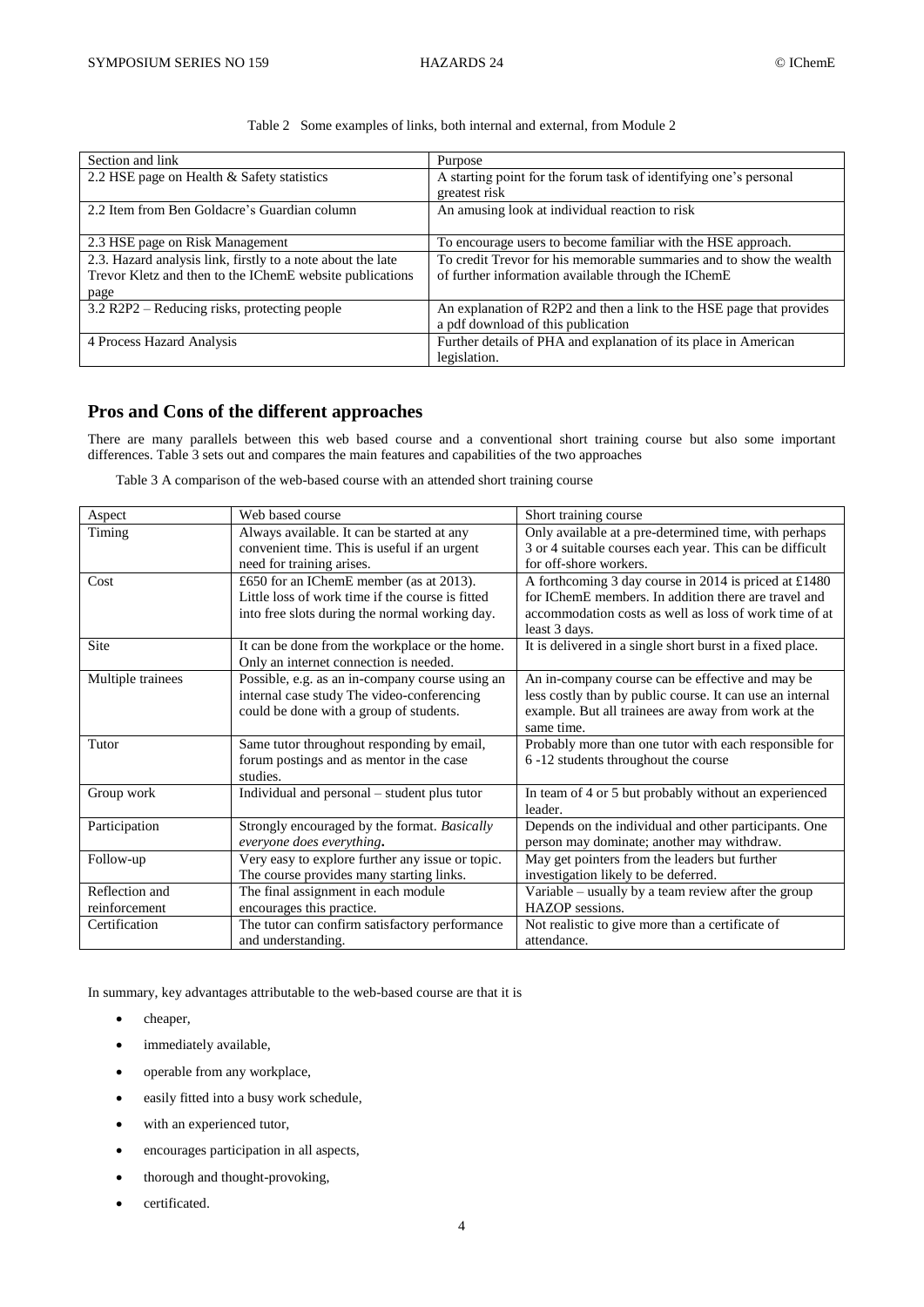#### **Course users and feedback**

Since it was launched in 2011 over 20 users from 8 different countries have taken the course. Most have been IChemE members able to take advantage of the preferential rate. The participants have come from a variety of employments including the HSE, major consulting and design companies, the nuclear industry, pharmaceutical companies, oil and gas production, instrument suppliers, a cement manufacturer as well as independent consultants. There have been no problems with access to the course material on the server and all the videoconference sessions have run successfully once the initial links have been established.

The comments from the evaluation questionnaire have been very positive. Users' estimates of the time spent on the course range from 12 to 20 hours. The average time of 16 hours is slightly longer than our original estimate. One user completed the course in 5 weeks but most have spread the work over a longer period, typically 3 to 6 months, with some taking a break due to pressures of work, returning to the course later. The course modules are reported to be of the right length and the content found to be very relevant. It is clear that having a personal tutor who responds to course work and any other questions is extremely useful. The online sessions within the two case studies are universally marked as invaluable or very useful whilst no-one marked the studies as not useful or unnecessary. Over 90% have said they would definitely recommend the course to a colleague. General comments from users include:

- I am generally an e-learning sceptic but this course has been excellent. The examples have been very well selected and provide the most valuable learning points."
- This is my second online course the first was with one of the Ivy League American Universities. I liked the flexibility of this course rather than the timed approach. The quiz was very useful.
- An excellent course, very concise and packs a lot of knowledge and simulates real HAZOP studies in a very short time.
- A very worthwhile course with good flexibility. Good communication/interaction from tutor. Overall a good training experience.

Grainne Kelly, Senior Consultant and Trainer for Clwyd Associates and an experienced HAZOP study leader and trainer, commented after reviewing the course "This course provides an excellent introduction to HAZOP for team members, giving them the understanding they need to have to work effectively as part of the HAZOP study team from the start - they can work systematically and contribute creatively."

Asked for suggestions about other topics that the IChemE might present by a web based course the most frequent were for LOPA and SIL review with risk assessment and QRA also mentioned.

### **Future developments**

A simple and straightforward change would be to add additional, alternative case studies in order to give more choice to users. These might cover HAZOP study of a procedure or of a computer controlled process or relate to a specific area such as the oil and gas industry. If these were presented as alternatives a user could select the case studies that are closest to their area of interest and activity. Equally, they could be included as additional packages that could be bought as add-ons to the standard course.

As mentioned earlier, the course could easily be adapted to offer a customised package to companies who need to train significant numbers of team members. The minimum number for practical purposes is probably eight. After the basic material and introductory examples of the HAZOP study method the case studies could be based upon the processes and plant operated by the company. Also the video conference sessions could involve the tutor with 3 or 4 of the students. They would then more closely resemble a real HAZOP study as well as being more economical of time and facilities. We can be confident that this style could work since one of us has experience of an actual HAZOP study done this way with the team split between two sites several thousand miles apart.

It would also be possible, given funding, to develop a shortened, simplified version of the course for use by Chemical Engineering Departments within an undergraduate course. This would be a more general version of our initial development work which was for the School of Chemical Engineering and Analytical Science in the University of Manchester using WebCT as the VLE. This could provide a sound educational basis for HAZOP study at the undergraduate stage. However, a different approach would be necessary in the case studies as it is unlikely that sufficient tutorial effort would be available within our cash-constrained University system. A further issue is that not all universities routinely use the Moodle software, some preferring to purchase access to one of the alternative VLEs.

Our aim was to develop a package for learning HAZOP, but there may be other topics (for example, Layers of Protection Analysis) which would lend themselves for development in a similar learning environment.

### **Conclusions**

This Moodle based package for learning HAZOP on-line has demonstrated its effectiveness in providing a student-focussed system, which allows the student to progress at their own rate and as their time permits. But the novel element is that they are supported by their own personal tutor who guides, encourages, provides feedback on assignments and, most significantly in this course, leads them through two practical on-line HAZOP sessions.

Moodle has proved a workable Virtual Learning Environment, and the course has been designed to make use of the many different aspects and learning tools that it provides (forums, quizzes, assignments, etc ).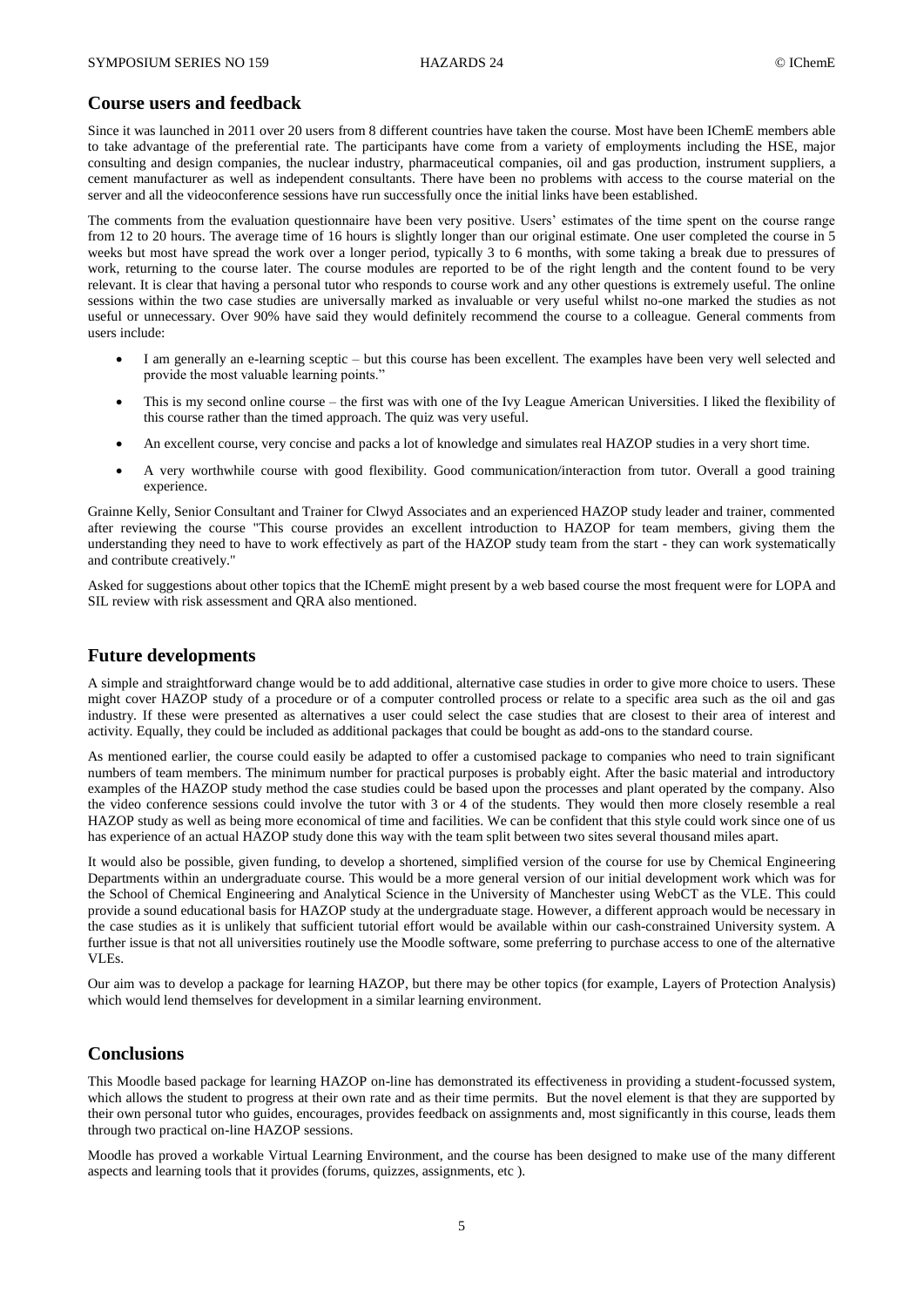We plan further development of the course to include examples relevant to other industry sectors and types of process systems, with the additional possibility of using specific examples for multiple users from a single organisation or business.

## **References**

- 1. HAZOP study training from the 1970s to today, B J Tyler, Process Safety and Environmental Protection, 90 (2013) 419- 423
- 2. HAZOP: Guide to best practice,  $2^{nd}$  ed. 2008, F Crawley, M Preston & B J Tyler, IChemE, Rugby
- 3. IEC 61882 Guide to Hazard and Operability (HAZOP) Studies.
- 4. See at: http://www.hazopstc.com/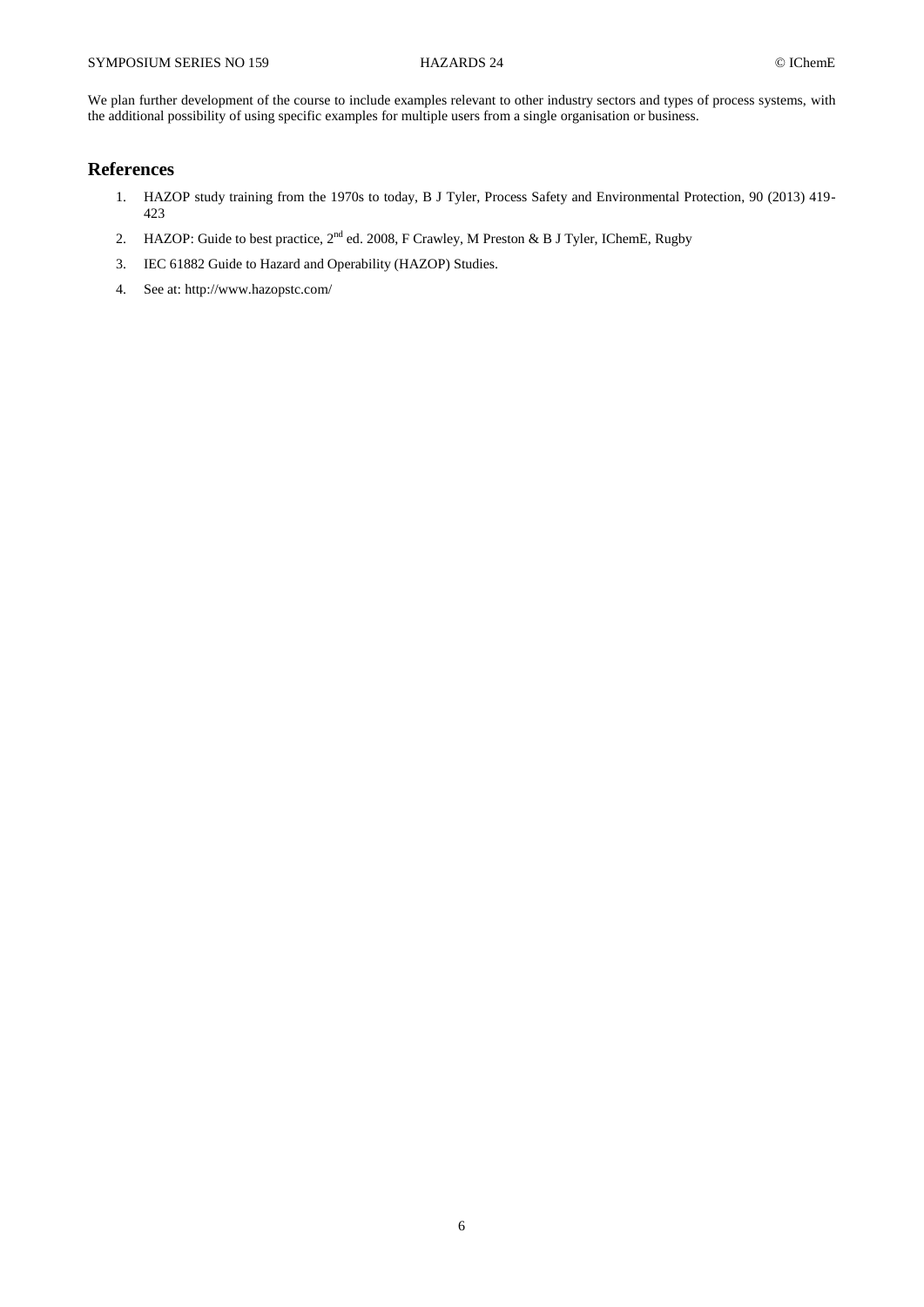#### Figure 1 Example of an initial page for a module



#### Figure 2 Module 1 Section 4